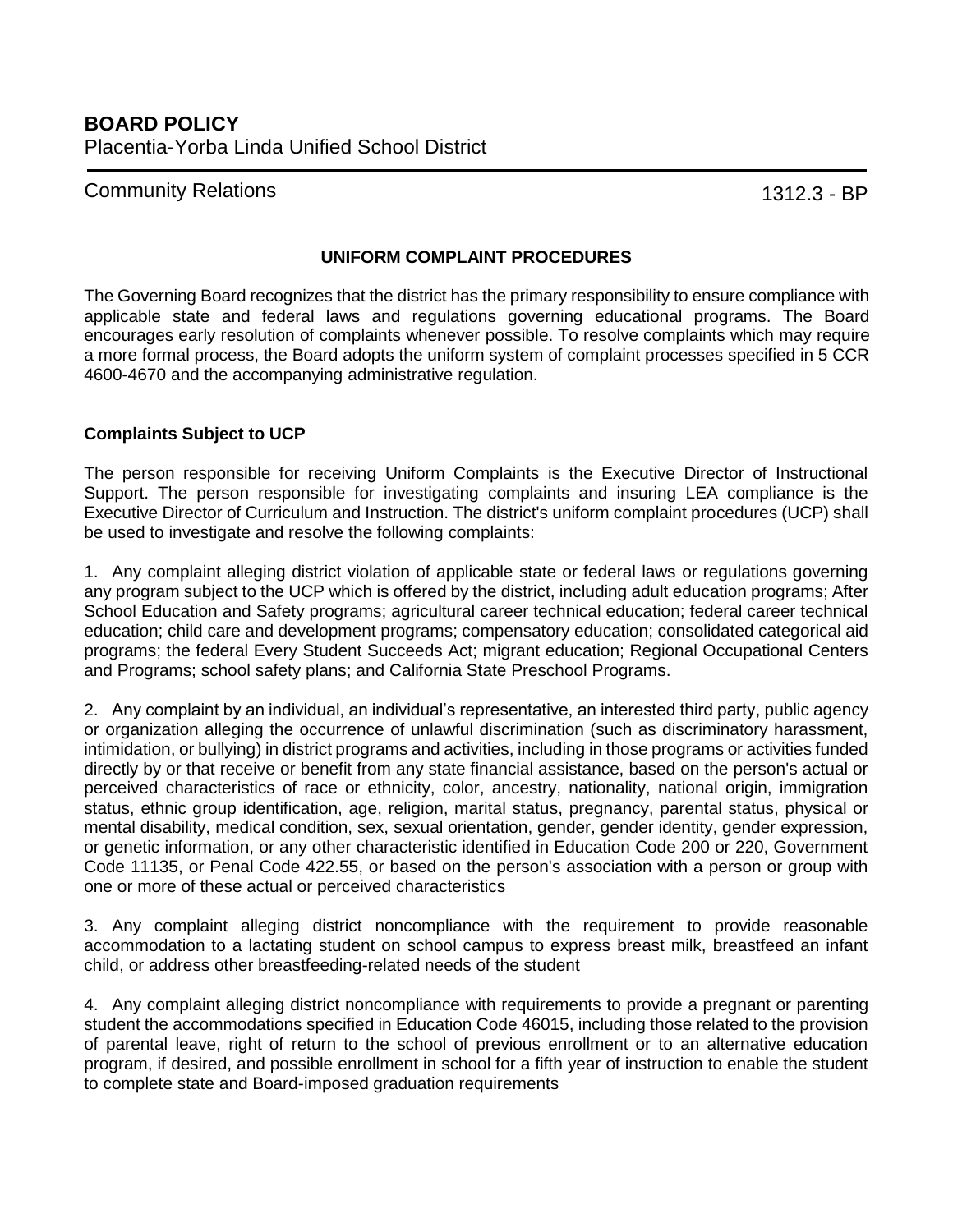5. Any complaint alleging district noncompliance with the prohibition against requiring students to pay fees, deposits, or other charges for participation in educational activities

6. Any complaint alleging district noncompliance with applicable requirements of Education Code 52060-52077 related to the implementation of the local control and accountability plan, including the development of a local control funding formula budget overview for parents/guardians

7. Any complaint alleging noncompliance with requirements related to the development of a school plan for student achievement or the establishment of a school site council, as required for the consolidated application for specified federal and/or state categorical funding

8. Any complaint, by or on behalf of a student who is a foster youth as defined in Education Code 51225.2, alleging district noncompliance with any requirement applicable to the student regarding placement decisions; the responsibilities of the district's educational liaison to the student; the award of credit for coursework satisfactorily completed in another school, district, or country; school or records transfer; or the grant of an exemption from Board-imposed graduation requirements

9. Any complaint, by or on behalf of a student who transfers into the district after the second year of high school and is a homeless child or youth as defined in 42 USC 11434a, a former juvenile court school student currently enrolled in the district, a child of a military family as defined in Education Code 49701, or a migrant student as defined in Education Code 54441, or by or on behalf of an immigrant student participating in a newcomer program as defined in Education Code 51225.2 in the third or fourth year of high school, alleging district noncompliance with any requirement applicable to the student regarding the grant of an exemption from Board-imposed graduation requirements

10. Any complaint, by or on behalf of a student who is a homeless child or youth as defined in 42 USC 11434a, a former juvenile court school student, a child of a military family as defined in Education Code 49701, a migrant child as defined in Education Code 54441, or a newly arrived immigrant student who is participating in a newcomer program as defined in Education Code 51225.2, alleging district noncompliance with requirements for the award of credit for coursework satisfactorily completed in another school, district, or country

11. Any complaint alleging district noncompliance with the requirements of Education Code 51228.1 and 51228.2 that prohibit the assignment of a student in grades 9-12 to a course without educational content for more than one week in any semester or to a course the student has previously satisfactorily completed, without meeting specified conditions

12. Any complaint alleging district noncompliance with the physical education instructional minutes requirement

13. Complaints regarding the noncompliance of a license-exempt California State Preschool Program (CSPP) with health and safety standards specified in Health and Safety Code 1596.7925 and related state regulations

14. Any complaint alleging retaliation against a complainant or other participant in the complaint process or anyone who has acted to uncover or report a violation subject to this policy

The district shall protect all complainants from retaliation. In investigating complaints, the confidentiality of the parties involved shall be protected as required by law. For any complaint alleging retaliation or unlawful discrimination (such as discriminatory harassment, intimidation, or bullying), the Superintendent or designee shall keep the identity of the complainant, and/or the subject of the complaint if different from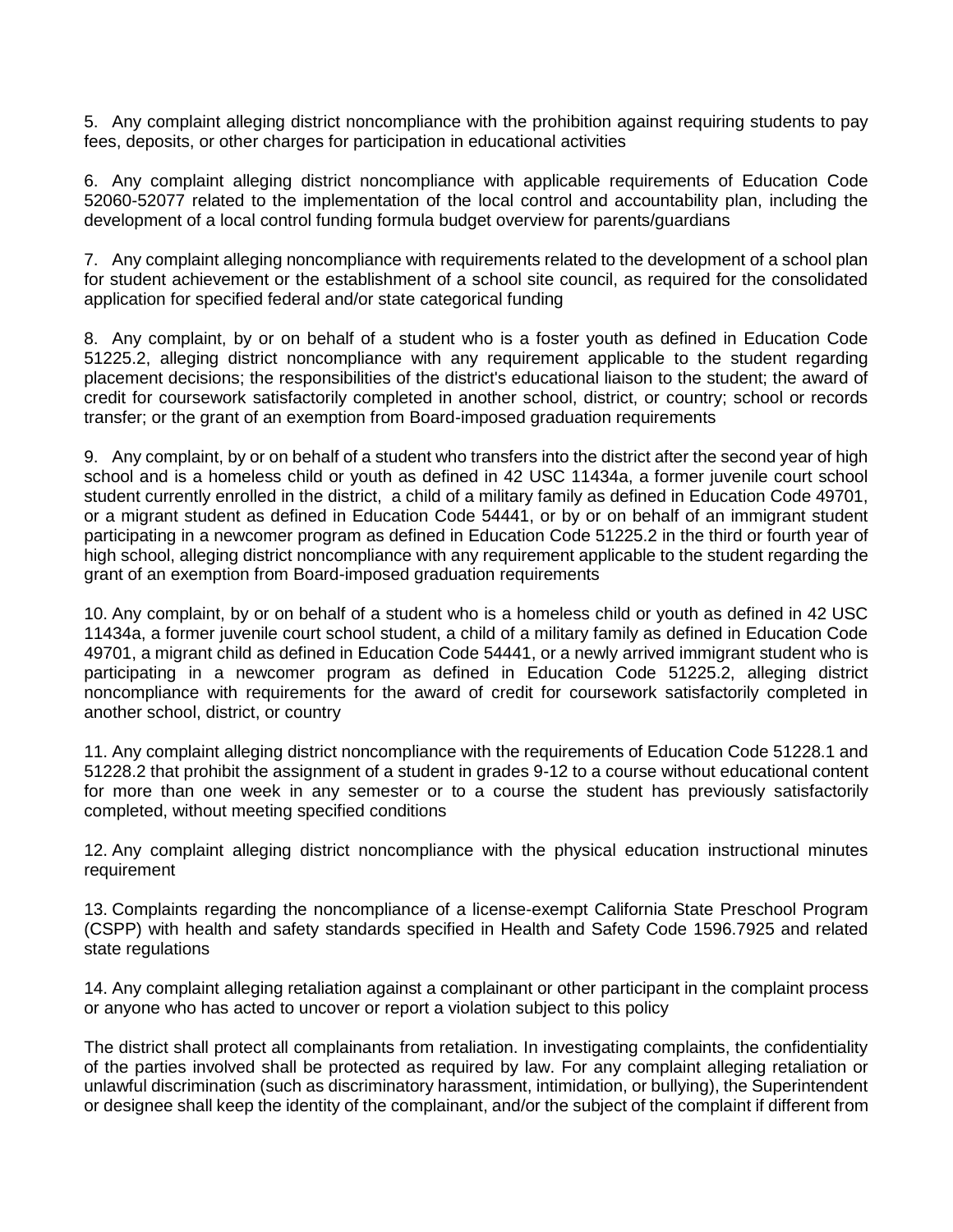the complainant, confidential when appropriate and as long as the integrity of the complaint process is maintained.

When an allegation that is not subject to UCP is included in a UCP complaint, the district shall refer the non-UCP allegation to the appropriate staff or agency and shall investigate and, if appropriate, resolve the UCP-related allegation(s) through the district's UCP.

The Superintendent or designee shall provide training to district staff to ensure awareness and knowledge of current law and requirements related to UCP, including the steps and timelines specified in this policy and the accompanying administrative regulation.

The Superintendent or designee shall maintain a record of each complaint and subsequent related actions, including steps taken during the investigation and all information required for compliance with 5 CCR 4631 and 4633.

## **Non-UCP Complaints**

Complaints that are not specifically covered pursuant to this UCP Board Policy shall be processed and investigated in accordance with the appropriate Board Policy, and the Complainant shall be notified. In addition, the following complaints shall not be subject to the District's UCP but shall be referred to the specified agency:

1. Any complaint alleging child abuse or neglect shall be referred to the County Department of Social Services Protective Services Division and the appropriate law enforcement agency.

2. Any complaint alleging health and safety violations by a child development program shall, for licensed facilities, be referred to Department of Social Services and shall, for licensing-exempt facilities, be referred to the appropriate Child Development regional administrator.

3. Any complaint alleging fraud shall be referred to the Legal, Audits and Compliance Branch of the California Department of Education.

Any complaint alleging employment discrimination or harassment shall be investigated and resolved by the district in accordance with the procedures specified in AR 4030 - Nondiscrimination in Employment, including the right to file the complaint with the California Department of Fair Employment and Housing.

Any complaint related to sufficiency of textbooks or instructional materials, emergency or urgent facilities conditions that pose a threat to the health or safety of students or staff, or teacher vacancies and misassignments shall be investigated and resolved in accordance with the procedures in AR 1312.4 - Williams Uniform Complaint Procedures

The Uniform Complain procedures do not apply to complaints regarding child nutrition programs established pursuant to Education Code sections 49490 to 49590, inclusive.

(1) The federal provisions governing complaints relative to child nutrition programs are 7 Code of Federal Regulations sections 210.19(a)(4), 215.1(a), 220.13(c), 225.11(b), 226.6(n), and 250.15(d).

(2) Other provisions governing complaints relative to child nutrition programs are found at 5 CCR sections 15580 through 15584.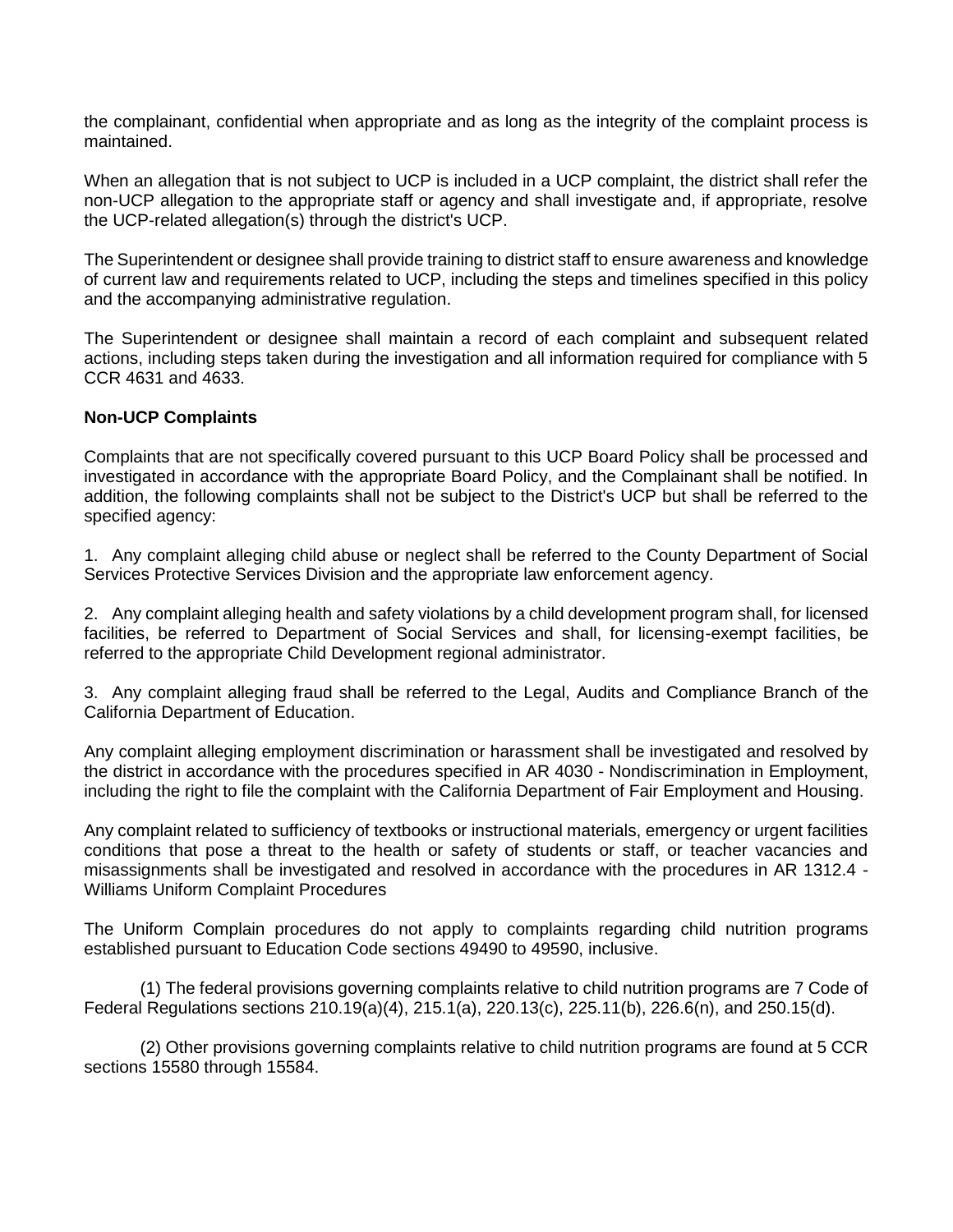The Uniform Complaint procedures do not apply to complaints regarding special education programs established pursuant to Education Code sections 56000 to 56865, and 59000 to 59300, inclusive.

(1) The federal provisions governing complaints relative to special education programs are 34 Code of Federal Regulations sections 300.151 through 300.153.

(2) Other provisions governing complaints relative to special education are found at 5 CCR sections 3200 through 3205.

Legal Reference:

EDUCATION CODE

200-262.4 Prohibition of discrimination

8200-8498 Child care and development programs

8500-8538 Adult basic education

18100-18203 School libraries

32280-32289 School safety plan, uniform complaint procedures

35186 Williams uniform complaint procedures

46015 Parental leave for students

48853-48853.5 Foster youth

48985 Notices in language other than English

49010-49014 Student fees

49060-49079 Student records, especially:

49069.5 Records of foster youth

49490-49590 Child nutrition programs

49701 Interstate Compact on Educational Opportunity for Military Children

51210 Courses of study grades 1-6

51222 Physical education, secondary schools

51223 Physical education, elementary schools

51225.1-51225.2 Foster youth, homeless children, former juvenile court school students, military-

connected students, migrant students, and newly arrived immigrant students; course credits; graduation requirements

51226-51226.1 Career technical education

51228.1-51228.3 Course periods without educational content

52060-52077 Local control and accountability plan, especially:

52075 Complaint for lack of compliance with local control and accountability plan requirements

52300-52462 Career technical education

52500-52616.24 Adult schools

54400-54425 Compensatory education programs

54440-54445 Migrant education

54460-54529 Compensatory education programs

59000-59300 Special schools and centers

64000-64001 Consolidated application process; school plan for student achievement

65000-65001 School site councils

GOVERNMENT CODE

11135 Nondiscrimination in programs or activities funded by state

12900-12996 Fair Employment and Housing Act

HEALTH AND SAFETY CODE

1596.792 California Child Day Care Act; general provisions and definitions

1596.7925 California Child Day Care Act; health and safety regulations